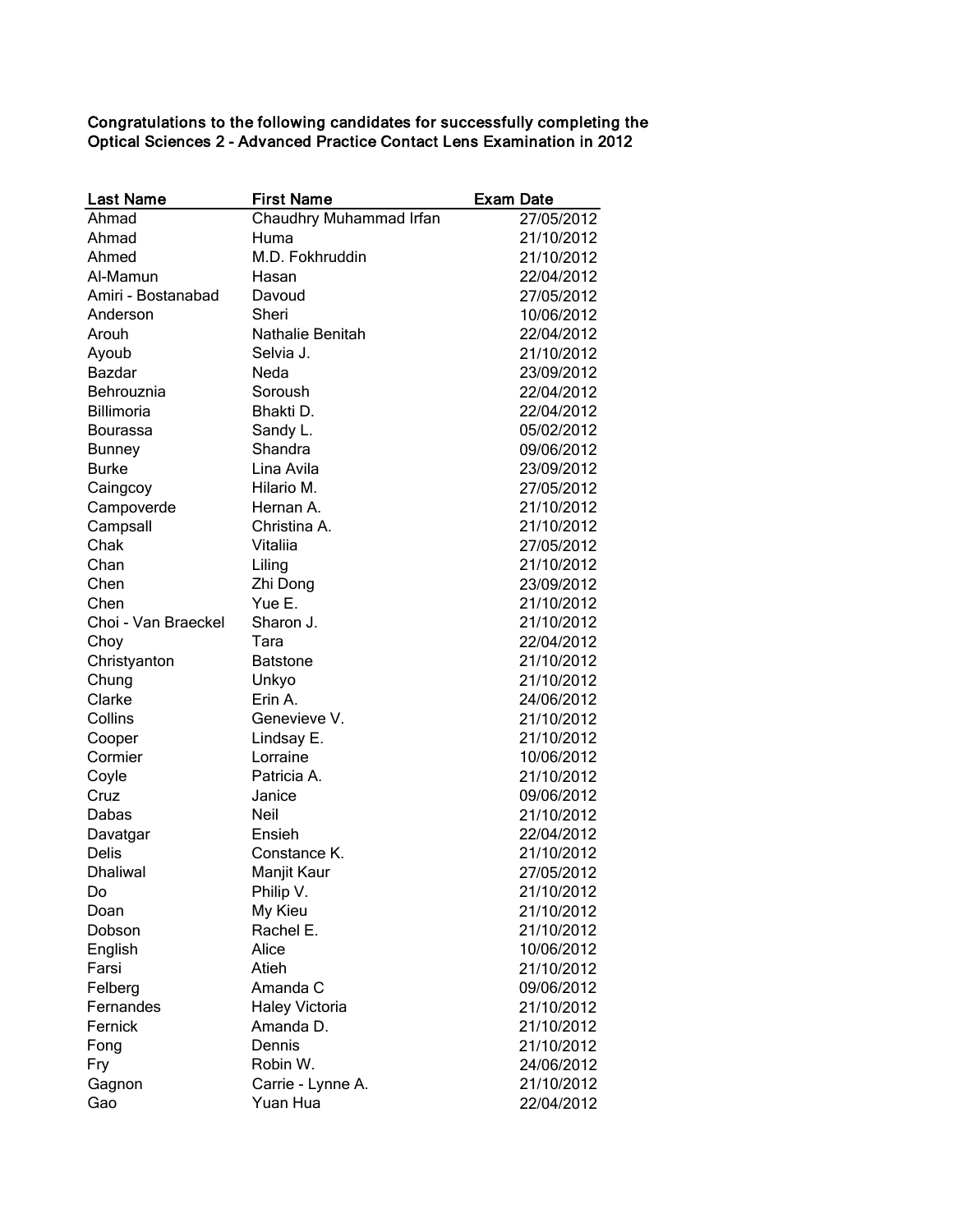| Ghuman          | Jagdeep S.         | 27/05/2012 |
|-----------------|--------------------|------------|
| Gill            | Kanwaldip          | 22/04/2012 |
| Gillissie       | Jason C.           | 22/04/2012 |
| Go              | Reagan O.          | 23/09/2012 |
| Govani          | Sukaina            | 22/04/2012 |
| Ha              | Xin                | 21/10/2012 |
| Ha              | Jenny              | 21/10/2012 |
| Hajyouni        | Masoud             | 27/05/2012 |
| Halaja          | Asal               | 21/10/2012 |
| Harvey          | Laura E.           | 22/04/2012 |
| Heid            | Stacey L.          | 24/06/2012 |
| Higgins         | Meaghan E.         | 21/10/2012 |
| Hoang           | Daniel             | 21/10/2012 |
| Holland         | Tasha A.           | 21/10/2012 |
| Hozaireh        | Bibi Zahra         | 21/10/2012 |
| Hube            | Deborah L.A.       | 10/06/2012 |
| Jafari          | Hojatollah         | 21/10/2012 |
| Jellen          | Stephanie E.       | 24/06/2012 |
| Jelly           | Tiffany P.         | 22/04/2012 |
| Jenkerson       | Katherine Ann      | 21/10/2012 |
| Jiang           | Ying               | 21/10/2012 |
| Jok             | Eric               | 21/10/2012 |
| Kanhoye         | Sherry S.          | 21/10/2012 |
| Kapetanovic     | Martina            | 09/06/2012 |
| Kapetanovic     | Nina               | 09/06/2012 |
| Kaptian         | Laura L.           | 24/06/2012 |
| Karseboom       | Amanda             | 05/02/2012 |
| Kaur            | Tajinder           | 22/04/2012 |
| Kaur            | <b>Baljeet</b>     | 21/10/2012 |
| Keshavarzy      | Mina               | 21/10/2012 |
| Khan            | Kashif A.          | 21/10/2012 |
| Kheiri Kolanbar | Masoumeh           | 27/05/2012 |
| Kim             | <b>Kwang Young</b> | 21/10/2012 |
| Kim             | John Jong Gil      | 21/10/2012 |
| Kokabi          | Hoda H.            | 21/10/2012 |
| Kostiner        | Mark J.            | 21/10/2012 |
| Kuchinskaya     | Karina             | 23/09/2012 |
| Kuchinski       | Ceara              | 09/06/2012 |
| Lau             | Anthony Tsz Kit    | 21/10/2012 |
| Li              | Boning             | 21/10/2012 |
| Li              | Yu Hang            | 21/10/2012 |
| Li              | Bi Yun             | 21/10/2012 |
| Lim             | Ji Yeon (Gina)     | 23/09/2012 |
| Lim             | Kyung Soo          | 21/10/2012 |
| Lin             | Michael            | 22/04/2012 |
| Lin             | Xiumin             | 21/10/2012 |
| Ling            | Patrick Chi Lok    | 22/04/2012 |
| Louttit         | Cailey L.          | 21/10/2012 |
| Lyskawa         | Kathryn            | 21/10/2012 |
| Mahjouri        | Nazila             | 22/04/2012 |
| <b>Marques</b>  | Paula M.           | 21/10/2012 |
| Matharu         | Jasvinder S.       | 22/04/2012 |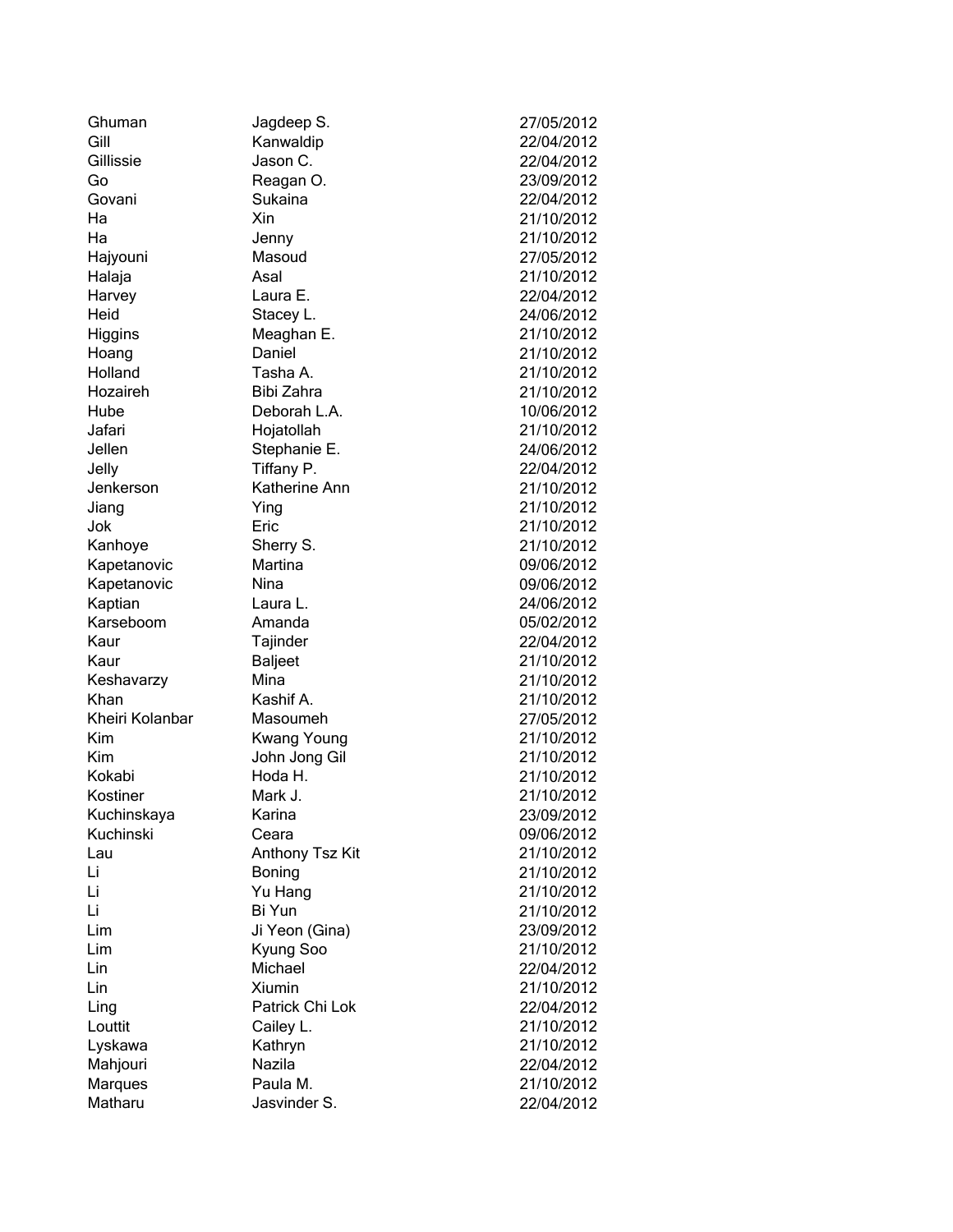| Mendoza              | Marilyn S.            | 21/10/2012 |
|----------------------|-----------------------|------------|
| Moscovici            | Lacramioara           | 21/10/2012 |
| <b>Musewe</b>        | Tapiwa C.             | 21/10/2012 |
| Nair                 | Chandini P.           | 21/10/2012 |
| Ng Lee               | John Harvey L.        | 21/10/2012 |
| Nguyen               | Thi Hong Hanh (Kim)   | 22/04/2012 |
| Nirmalan             | Umaa                  | 21/10/2012 |
| O'Connell            | Candice L.            | 10/06/2012 |
| Pandhair             | Varindra              | 21/10/2012 |
| Pardy                | Edward                | 10/06/2012 |
| Parhar               | Amandeep              | 21/10/2012 |
| Parmar               | Jainish A.            | 22/04/2012 |
| Pavlou               | Anna                  | 21/10/2012 |
| Pawa                 | Sanjo                 | 22/04/2012 |
| Peikos               | Olivia R.             | 21/10/2012 |
| Pham                 | Thi Thien Huong       | 21/10/2012 |
| Phan                 | Mai N.                | 21/10/2012 |
|                      |                       | 21/10/2012 |
| Phuong<br>Pirmohamed | Jenny<br>Yusufali     |            |
|                      |                       | 21/10/2012 |
| Piunno               | Tania Adelina         | 21/10/2012 |
| Prouty               | Delanie Rae           | 23/09/2012 |
| Rouleau              | Mireille J.           | 22/04/2012 |
| Rycyk                | Patricia M.           | 09/06/2012 |
| Sabaratnam           | Logamalini            | 21/10/2012 |
| Sadeghi              | Neda                  | 22/04/2012 |
| Salemink             | Katelynn              | 21/10/2012 |
| Sandhu               | Hardeep S.            | 21/10/2012 |
| Schade               | Kim E.                | 23/09/2012 |
| Scoblo               | Evgenia               | 21/10/2012 |
| Se                   | Sheryl - Kelly D.     | 21/10/2012 |
| Selway               | Michelle L.           | 24/06/2012 |
| Shah                 | Bhavik K.             | 21/10/2012 |
| Shahverdikhani       | Parviz                | 21/10/2012 |
| Sharma               | Namita                | 21/10/2012 |
| Sidhu                | Sukhmani Kaur         | 27/05/2012 |
| Sidhu                | Ashish                | 21/10/2012 |
| Siomos               | Foti C.               | 21/10/2012 |
| Stachiw              | Logan E.              | 21/10/2012 |
| <b>Steeves</b>       | Lisa Michelle         | 21/10/2012 |
| Steingarten          | Kai D.                | 23/09/2012 |
| <b>Storck</b>        | Valerie A.            | 21/10/2012 |
| Szabo                | Taylor K.             | 23/09/2012 |
| Taef                 | Davis                 | 21/10/2012 |
| Tagille              | Alex                  | 23/09/2012 |
| Talebiardestani      | Sina                  | 22/04/2012 |
| Tran                 | Dang Khoa (Robert) Ly | 22/04/2012 |
| Tran                 | Quyen L. Diem         | 22/04/2012 |
| <b>Traynor</b>       | Correen Ann           | 21/10/2012 |
| <b>Trinh</b>         | Stephanie             | 24/06/2012 |
| Tsai                 | Hsin-Ying Cindy       | 27/05/2012 |
| Tsai                 | Tsung-Shen            | 27/05/2012 |
| Tseng                | Hsien-Chou            | 21/10/2012 |
|                      |                       |            |